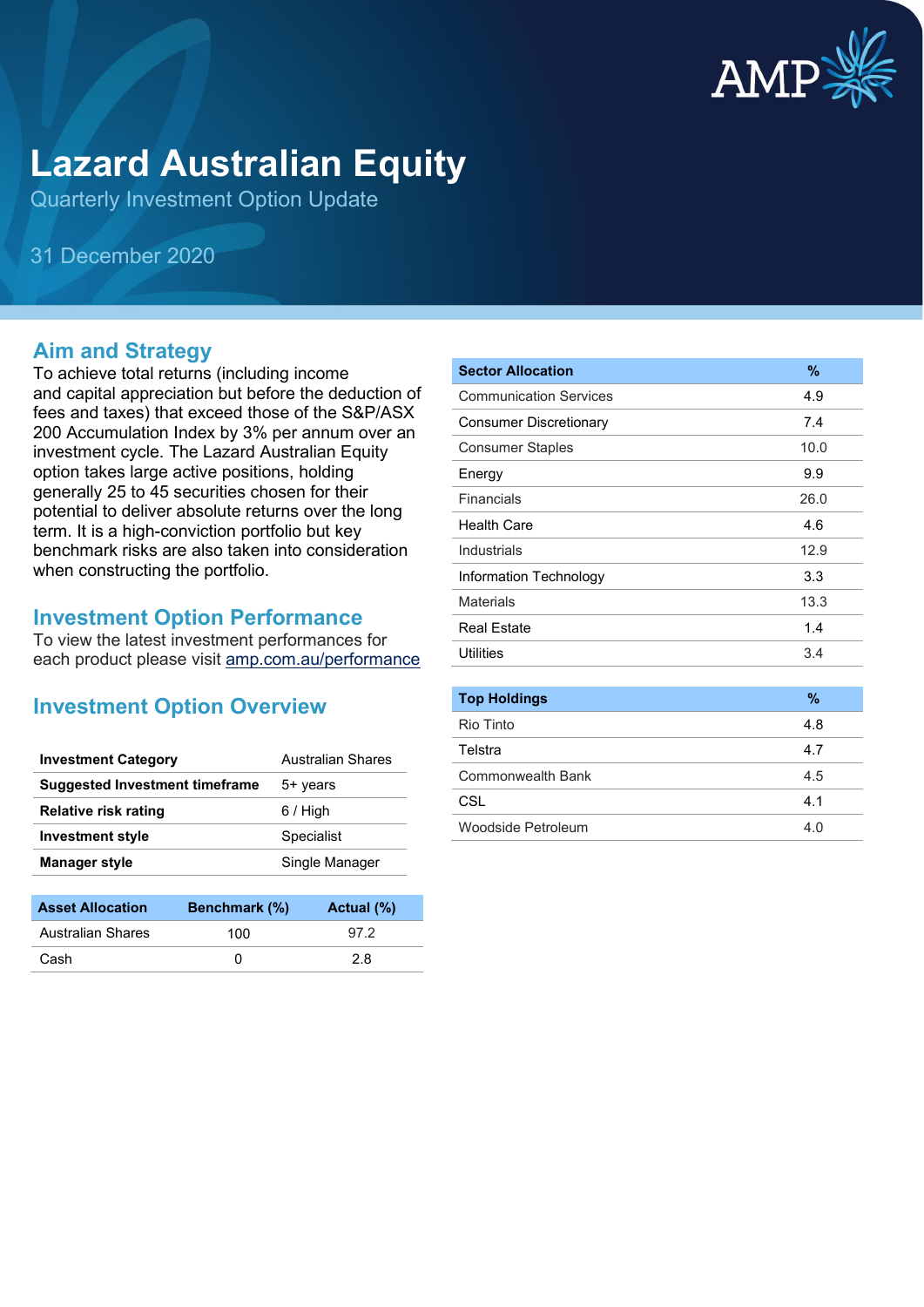## **Portfolio Summary**

During the quarter, the Lazard Australian Equity investment option outperformed the S&P/ASX 200 Accumulation Index.

## **Investment Option Commentary**

### **Contributors**

Thermal coal producer Whitehaven Coal (WHC) rose largely in November & December on no company specific information but rather in time with the bounce in the spot coal price. As at the end of November 2020, the thermal coal Newcastle (NEWC) (NAR 6,000 kcal/kg) fob price hit US\$70 per ton, having risen from US\$58.20 per ton, or by 20% from the start of the month. As Lazard noted back in September 2020 when the spot coal price in August 2020 had sunk to below US\$50 per ton, prices at that low level were unsustainable, as more than half the global seaborne coal producers had cash cost of production higher than this level. Based on guidance and sensitivity provided by the company, they estimate WHC is producing free cash flow of around A\$15 per ton at current spot prices.

### **Detractors**

Aurizon's (AZJ) share price continues to trend lower and underperformed the index during the fourth quarter of 2020. The company reported 5% volume decline in coal haulage during the September 2020 quarter and saw softness across its railway network in both Queensland and NSW. Weak coal prices were concerning investors through most of 2020 due to their indication of weak demand although spot thermal coal prices have now rallied strongly. Aurizon itself isn't exposed to the coal price directly, however it owns and operates the majority of the railway network used to transport coal from mine to port in Queensland and also owns train sets that haul coal for miners in Queensland and New South Wales. The negative earnings impact to Aurizon from lower coal volume will be small in the short-term, as most of its railway network earnings are negotiated with a multi-year contract period and is largely on fixed revenue basis, which provides a high degree of earnings certainty. That said, the reported Chinese ban on Australian coal imports is adding to concerns that the expected volume increase for H2'21 may be delayed. Overall, Lazard continues to see this business as very defensive and still looks attractive on a relative value.

## **Market Commentary**

The S&P/ASX 200 Accumulation Index rose 1.2% in December 2020 and leading global peers for the quarter. The Materials sector was the clear top contributor in December 2020 (+1.7%), followed by Info Tech (+0.4%). Health Care (-0.6%) detracted the most from performance during the months. The ASX 200 rose in 2020, closing 1.4% higher at 6587 pts. Materials sector was the top contributing sector in 2020, followed by Info Tech. CY20 has been like no other, a year dominated by crisis and response. The ASX 200 fell 36% peak to trough (and bounced ~50%) as containment measures and social distancing effectively stalled activity. Victoria's second-wave virus experience, in hindsight, marked the inflection of Australia's cycle response and recovery path. Durability was extended to crisis support, while growth stimulus was given a multi-period extension window. The introduction of two more vaccines to inoculate against COVID-19 provided increasing hope that the end of the global pandemic was in sight, despite the challenges in administration and a sharp increase in worldwide cases.

## **Outlook**

Government shut-downs to contain COVID-19 have led to the largest economic contraction in the developed world since the Great Depression. In an attempt to counter this shock, large fiscal and monetary support measures have been announced globally. These opposing drivers were behind the steep sell off in equity markets seen in February and March 2020 and the strong bounce that has continued from April to October 2020. This market recovery was narrowly focused, pushing to extremes the market trends that had been dominating since 2017. As they have noted previously this resulted in valuation dispersion or differentials within the stock market to be at record breaking levels, even surpassing the experience of the TMT boom in 2000/2001. Historically their portfolios have exhibited strong multi-year outperformance subsequent to peaks in valuation dispersion. November 2020 was a month of note in this regard. Post the announcement of three potentially efficacious COVID-19 vaccines, they saw a strong reversal in the types of stocks leading market performance. The size of this reversal was significant compared to similar moves historically, which were often part of a longer term change in stock market leadership. While by no means a guarantee that fundamental valuation is again a key driver of stock performance, the experience in November 2020 is very encouraging and validates their repeated historical experience that extreme valuation dispersions do correct and provide tailwind of performance for their portfolios.